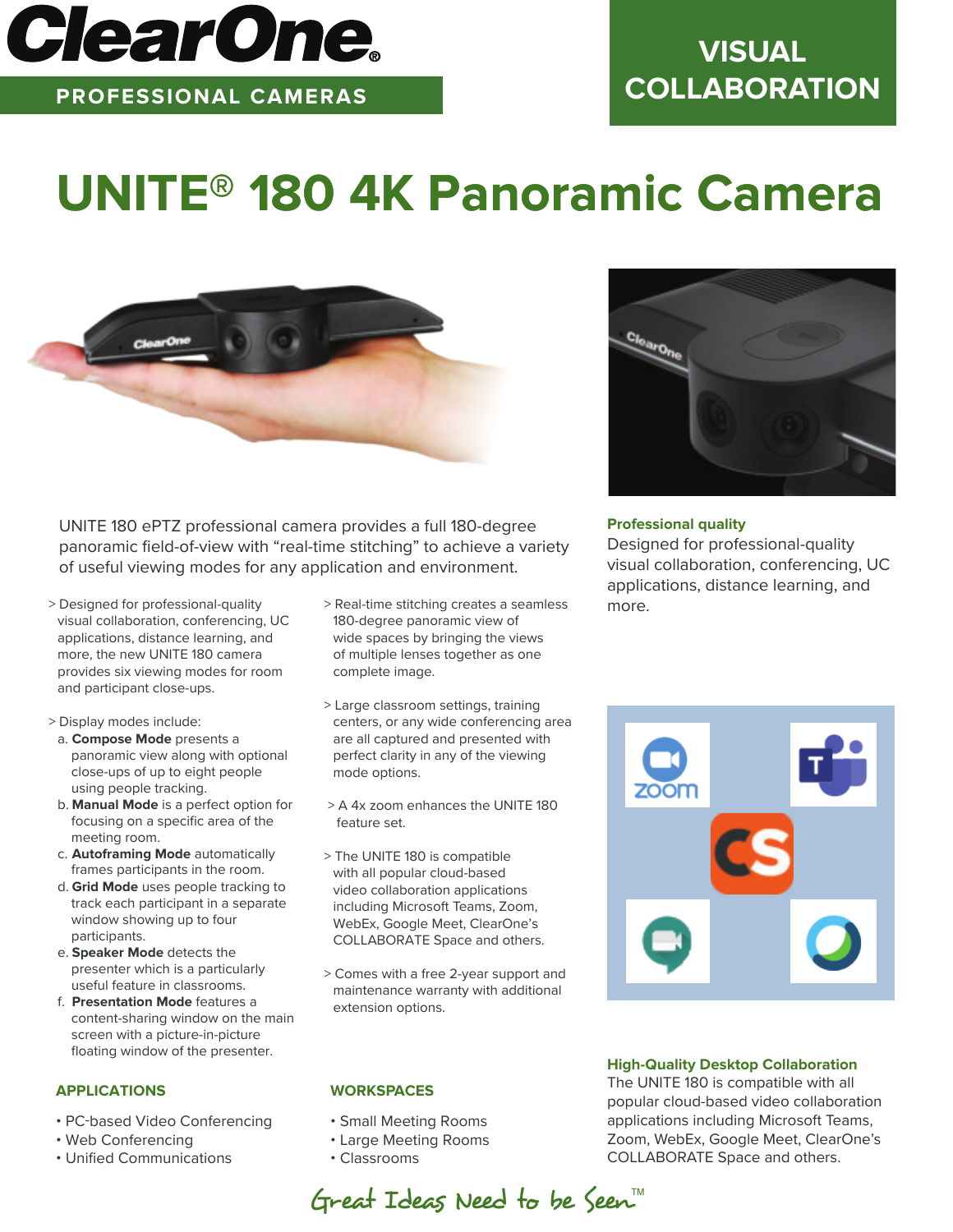# **ClearOne**

# **PROFESSIONAL CAMERAS**

# **VISUAL COLLABORATION**

# **Display Modes**

PanoStudio camera software supports six display modes.



## **Compose Mode**

- Supports People Tracking
- Supports Voice Tracking that detects and tracks speaker



**Manual Mode** • Focus on an area of the meeting room



# **Autoframing Mode**

- Digital Zoom and Pan to focus on the participants
- Auto-fit selected participants and auto detect best viewing angle
- People and Voice Tracking supported



**Grid Mode**

- Show each attendee in separate window
- Identify and highlight a presenter using Voice Tracking
- People and Voice Tracking supported



# **Presentation Mode**

- Share content with ability to manually select the window
- Presenter view at the bottom right hand side
- People and Voice Tracking supported



**Speaker Mode** 

• Auto detect presenter using People and Voice Tracking

Great Ideas Need to be Seen<sup>M</sup>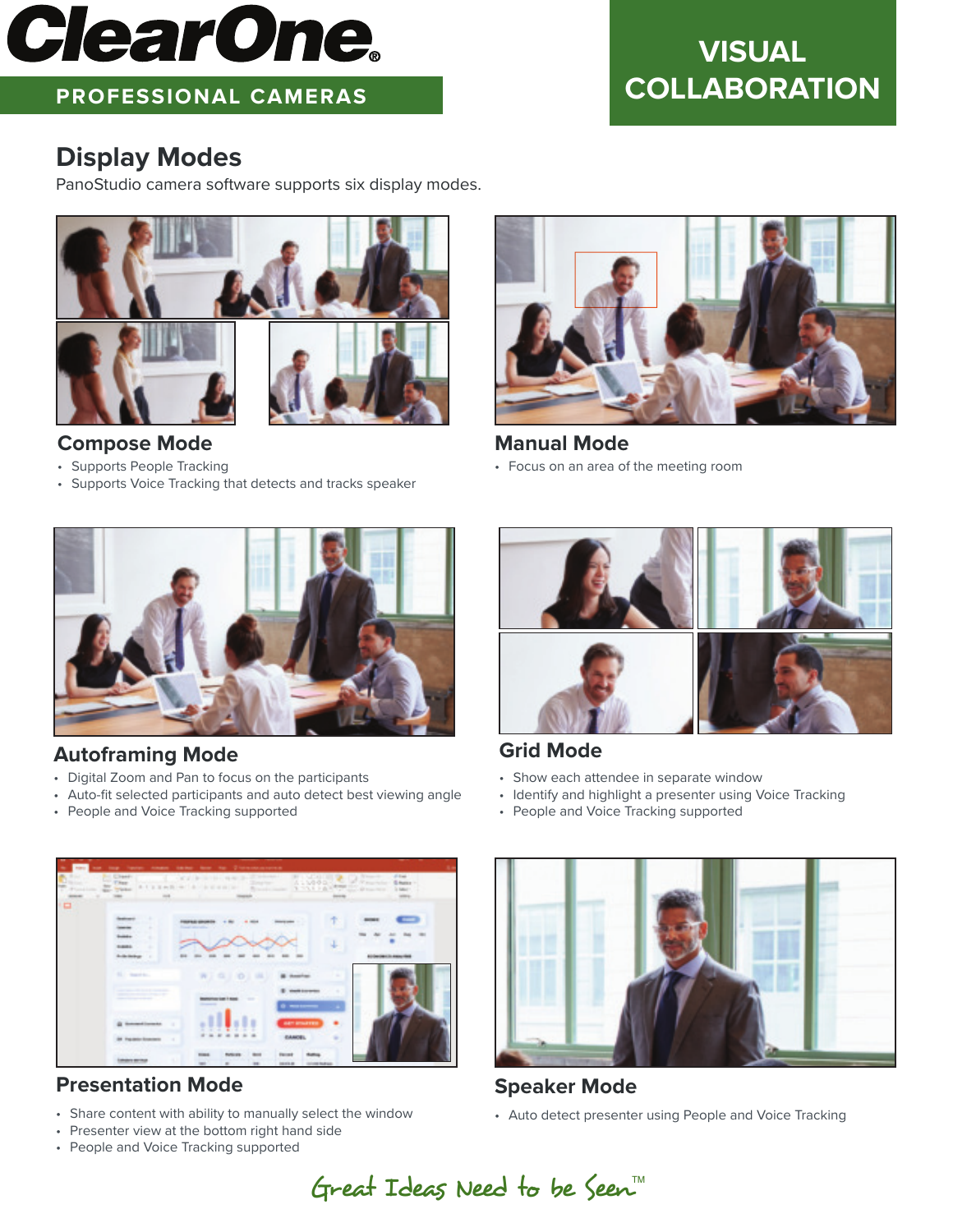

# **PROFESSIONAL CAMERAS**

## **Panoramic Field of View**

# **VISUAL COLLABORATION**



120 Degree 180 Degree 180 Degree 180 Degree 180 Degree 180 Degree







## **Connection Diagram**



\***Small enough to easily mount behind the room displa<sup>y</sup>**